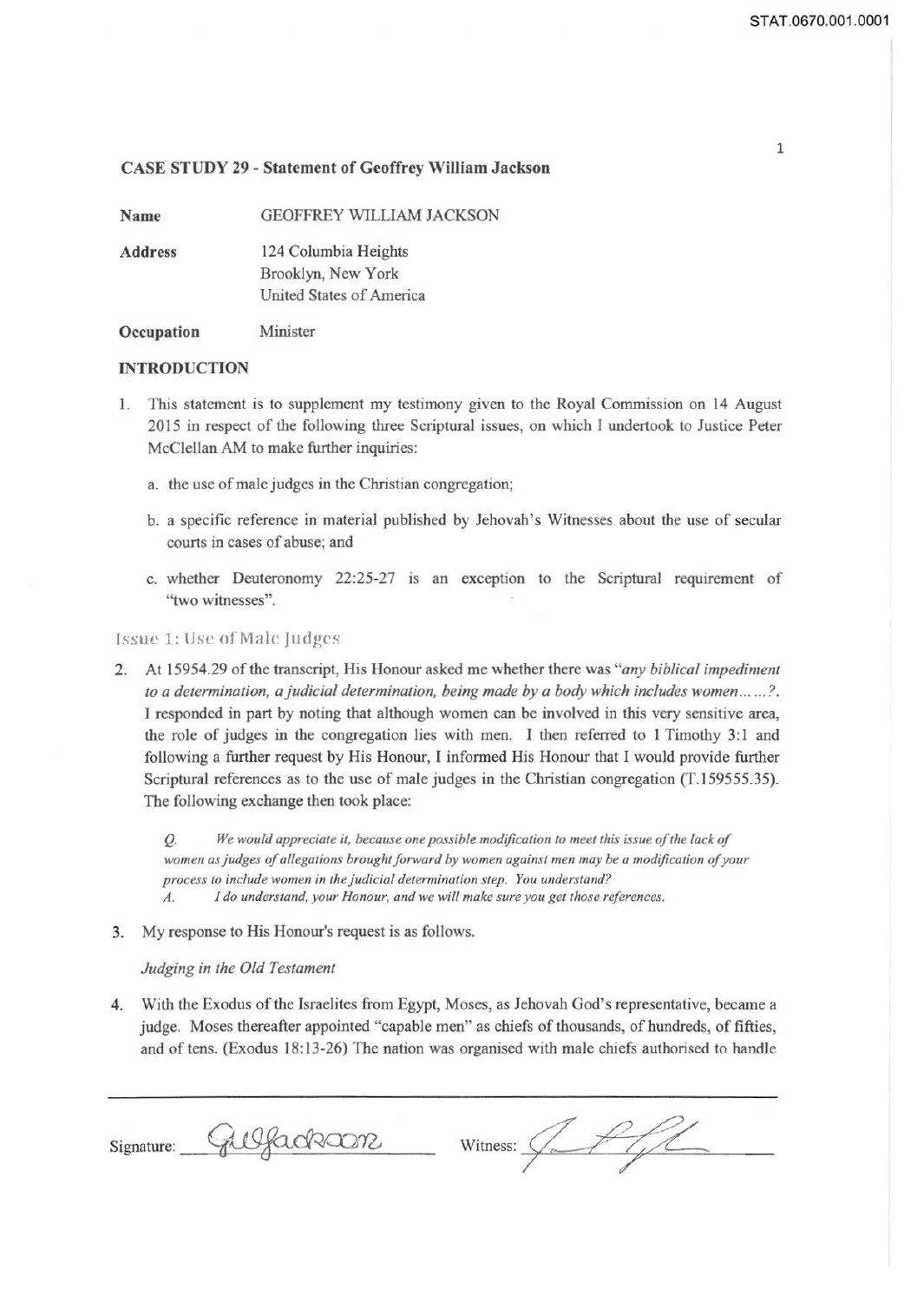smaller cases whenever necessary. But anything unusually complicated or difficult, or a matter of national importance, was to be brought to Moses or to the sanctuary before the priests, all of whom were male. (Numbers 3:1-51; Deuteronomy 17:8-12) The judges were not only to render judicial decisions regarding established wrongs but, if alleged offences were reported to them or they otherwise heard about such, they were to " investigate the matter thoroughly" to confirm if the accusation was true.—Deuteronomy 17:2-7.

5. The men selected as judges were to be capable, trustworthy men, fearing Jehovah God and hating dishonest profit. (Exodus 18:21) They were generally family heads or heads of tribes, older men of the city in which they acted as judges. Male Levites, who were set aside by Jehovah God as special instructors in the Law, also served prominently as judges.— Deuteronomy 1:15; 1 Chronicles 23:3, 4; 2 Chronicles 19:8.

#### *Judging in the New Testament*

6. On Pentecost 33 C.E., the Mosaic Law ended and spiritual oversight (including judging) of the congregation was entrusted to elders ("overseers"). However, the principles espoused in the Old Testament (Hebrew Scriptures) guided the first-century Christian congregation and served as the context for future practices. Thus, in setting forth the qualifications for elders, the apostle Paul identifies only male members of the congregation as potential elders when he states:

*"This statement is trustworthy:* If *a man is reaching out to be an overseer, he is desirous of a fine work* " *(1Timothy3:1)* 

That Paul's use of the terms "man" and "he" were not generalities referring to both men and women is confirmed in verse 2, where he lists being "a husband of one wife" as one of the requirements. And in verse 11 of the same chapter, Paul specifically offers counsel to women.

7. Jn Paul's letter to Titus, he restates the Scriptural qualification that men serve as elders, notice Titus chapter 1, verses 5 and 6:

"l *left you in Crete so that you would correct the things that were defective and make appointments of elders in city after city, as I instructed you: if there is any man free from accusation, a husband of one wife, having believing children who are not accused of debauchery or rebelliousness."* 

8. In addition, James chapter 5, verses 14 to 16, says:

*"Is there anyone sick among you? Let him call the elders of the congregation to him, and let them pray over him, applying oil lo him in the name of Jehovah.* 15 *And the prayer of faith will make the sick one well, and Jehovah will raise him up. Also, if he has committed sins, he will be forgiven. 16 'Therefore, openly confess your sins to one another and pray for one another, so that you may be healed A righteous man 's supplication has a powerful effect.* "

| Signature: | Weackson | Witness: |
|------------|----------|----------|
|            |          |          |

2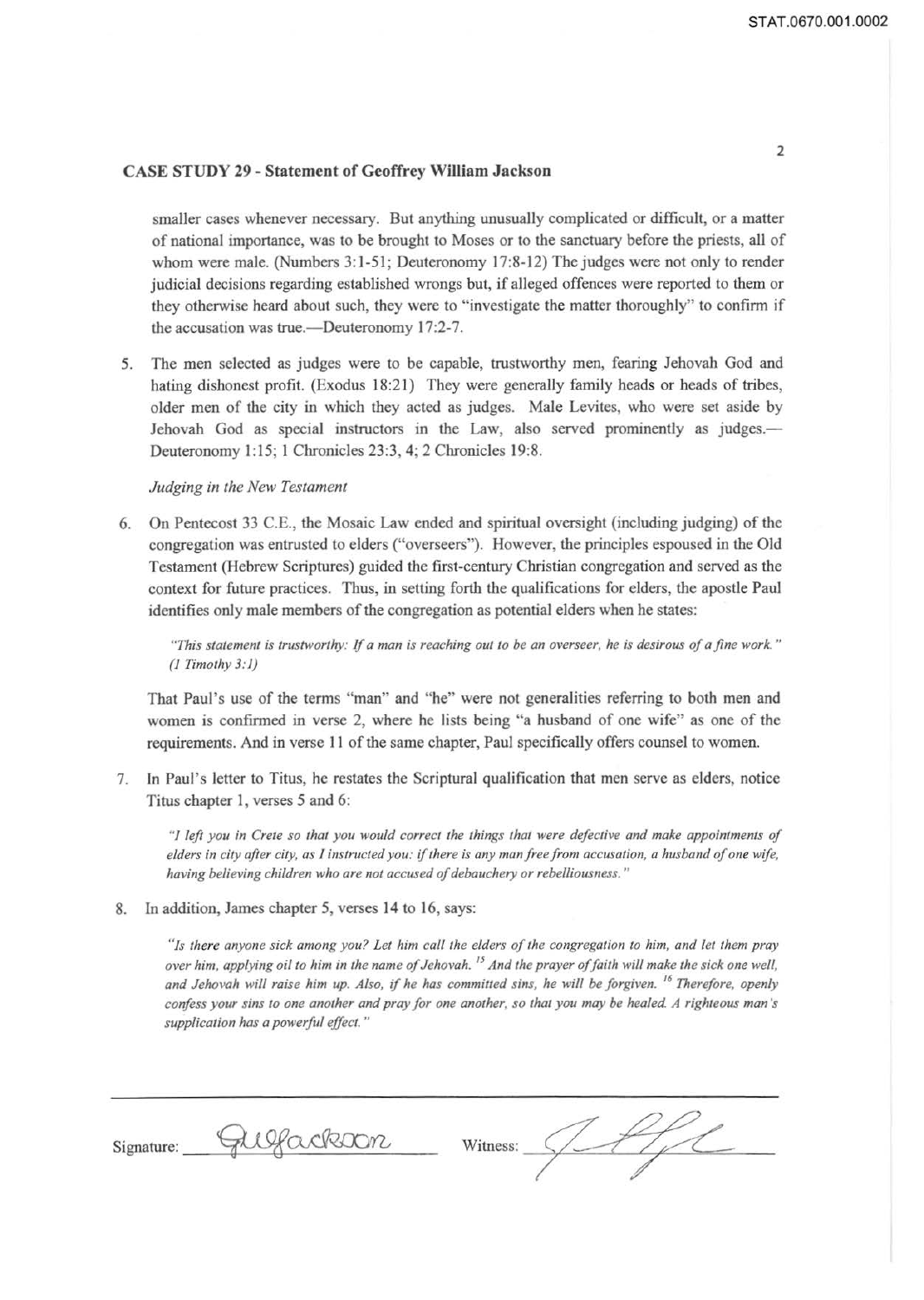- 9. The sickness referred to in James chapter 5, verse 14 is spiritual, not physical, as can be discerned from the fact that verses 15 and 16 identify prayer and confession as aids in recovery. As indicated in verse 15, this admonition to *"call the elders"* (male overseers) is not limited to only those who need to confess wrongdoing, since the verse says "if *he [the one calling the eiders] has committed sins, he will be forgiven."* The context indicates that *"anyone suffering hardship*" who needed assistance beyond what might be obtained through personal effort and prayer is directed by the Scriptures to *"call the elders"* for help. (James 5: 13)
- 10. Such ones *"suffering hardship"* would include an alleged victim of child abuse who would stand to gain a measure of spiritual and emotional recovery in knowing that the alleged actions of an abuser would appropriately be looked into by the Christian congregation in accord with Scriptural guidelines.
- 11. These Scriptural passages and my comments regarding judging matters in the Christian congregation (including allegations of child sexual abuse or any other serious sin), are, of course, looking at things from a spiritual, not a secular, perspective.
- 12. As I have previously testified, Jehovah's Witnesses do not view this ecclesiastical process as a replacement for any criminal and/or civil inquiry into such conduct.
- Issue 2: Use of Secular Courts in Cases of Abuse
- 13. At T.15986.33-T1 5990.IO the Commissioner explored with me the position of an elder who "absolutely believed" a victim of abuse, but in a situation where there was insufficient Scriptural evidence for a Judicial Committee to act against the perpetrator due to the lack of corroborating evidence. At Tl 5988.23 the following exchange occurred:
	- Q. *Yes, but I'm putting to you the proposition that you have one witness who you absolutely believe. A. Yes.*
	- Q. *What do you do?*

 $A.$  Well, for the ultimate protection of that child, I could  $\Box$  if they feel that child, and other children, *are in danger, I can* 0 *well, I would hope that the conscience of the elders would notify the police* if *the parent is not willing to do that.* 

*Q. So you would hope that the elders would act in that way. Is there any A. Yes.* 

Q. 011 *instruction that they are to act in that way?* 

*A. You know, your Honour, this is not my field. I can't tell you all the sections where we've said that, but that is my understanding, but* if *that instmction isn't given, that's perhaps something that we need to look at.* 

| Signature: | Gulfacksoon | Witness: |  |
|------------|-------------|----------|--|
|------------|-------------|----------|--|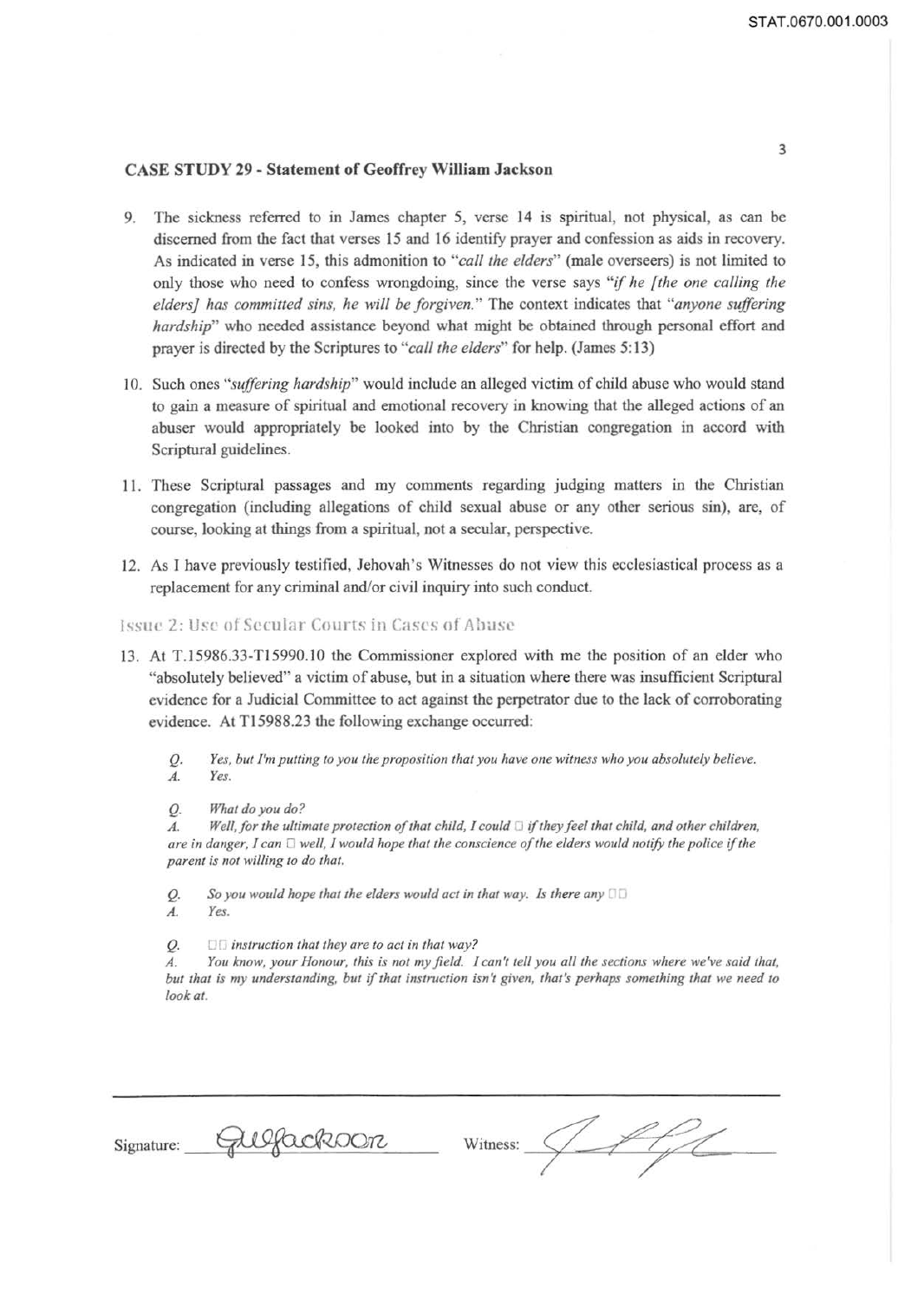4

## **CASE STUDY 29 - Statement of Geoffrey William Jackson**

14. The book *"Keep Yourselves in God's Love,"* published by Jehovah's Witnesses, has been the basis for study at our congregation meetings worldwide and has been reviewed on a one-on-one basis with all newly baptized Jehovah's Witnesses since 2009. (An extract is found at Tender Bundle 127: WEB.0053.001.0001). The publication has the following comment on page 223:

"In rare instances, one Christian might commit a serious crime against another--such as rape, assault, murder, or major theft. In such cases, it would not be unchristian to report the matter to the authorities, even though doing so might result in a court case or a criminal trial."

)~sue 3: Exp!anation of Deuteronomy 12:25-27

- 15. At TJ5970-15974, Counsel Assisting suggested that the requirement of at least two witnesses in relation to cases of sexual abuse had no proper Scriptural foundation, relying upon references to Deuteronomy 22:25-27 to support this proposition.
- 16. While these verses might appear to be an exception to the Scriptural requirement that there be at least two witnesses to establish a matter, that is not a correct reading of the passages.
- 17. Five chapters earlier, at Deuteronomy 17:6, the Mosaic Law clearly states without exception:

*"On the testimony of two witnesses or of three witnesses the one who is to die should be put to death. He must not be put to death on the testimony of one witness."* 

And in Deuteronomy chapter 19, verse 15, it says:

*"No single witness may convict another for any error or any sin that he may commit. On the testimony of two witnesses or on the testimony of three witnesses the matter should be established.* "

18. It is important to note that the two contrasting situations in verses 23 to 27 of Deuteronomy chapter 22 do not deal with proving whether the man is guilty in either situation. His guilt is assumed in both instances. In saying that he:

*"happened to meet her in the city and lay down with her"* 

or he:

*"happened to meet the engaged girl in the.field and the man overpowered her and lay down with her ".* 

in both instances, the man had already been proved guilty and worthy of death, this being determined by proper procedure earlier in the judges' inquiry. But the question at this point before the judges (having established that improper sexual relations had occurred between the man and the woman) was whether the engaged woman had been guilty of immorality or was a victim ofrape. This is a different issue, although related, to establishing the man 's guilt.

| Gulfackson<br>Signature:<br>Witness: |  |
|--------------------------------------|--|
|--------------------------------------|--|